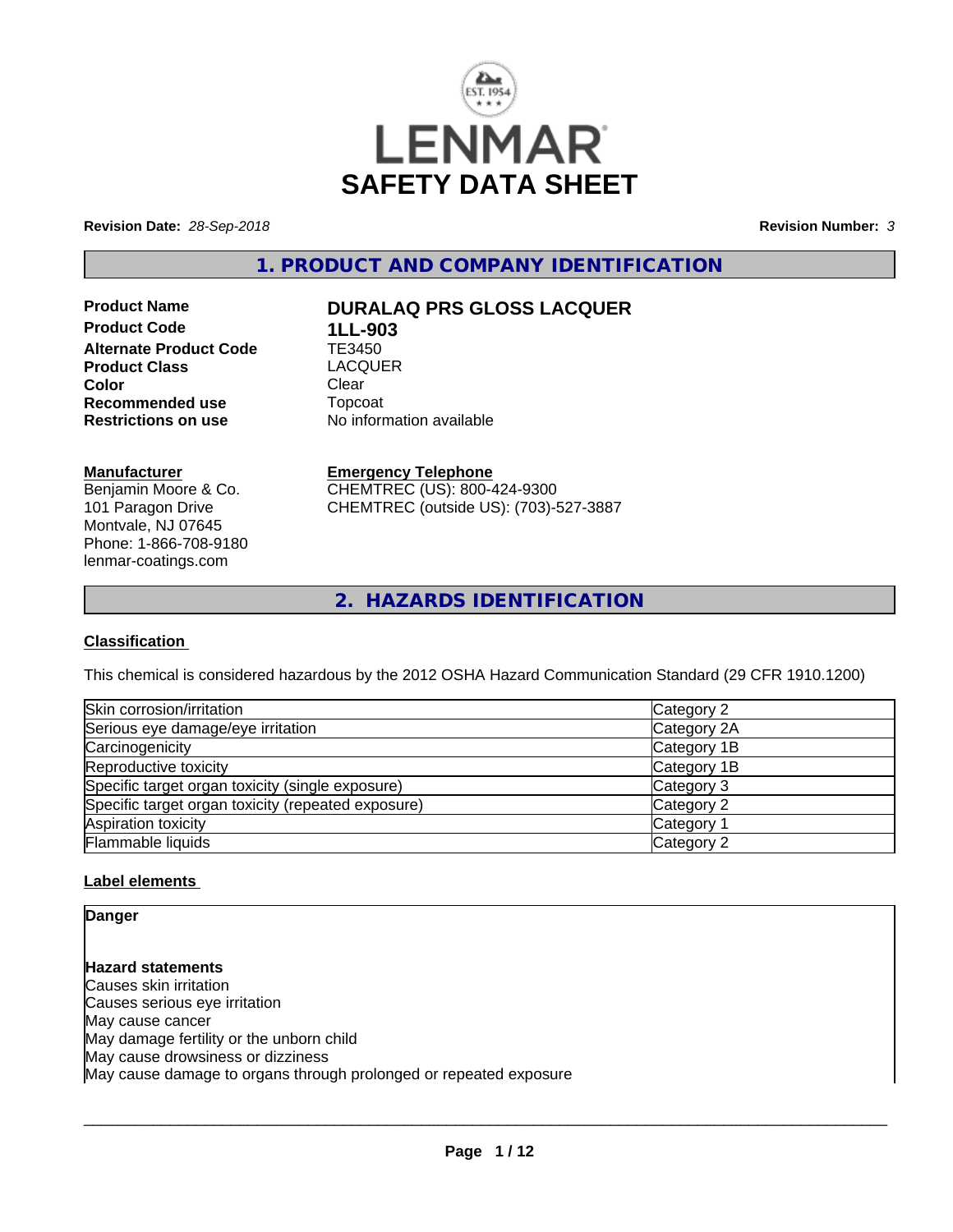May be fatal if swallowed and enters airways Highly flammable liquid and vapor **Appearance** liquid **Odor** little or no odor

## **Precautionary Statements - Prevention**

Obtain special instructions before use Do not handle until all safety precautions have been read and understood Use personal protective equipment as required Wash face, hands and any exposed skin thoroughly after handling Wear eye/face protection Do not breathe dust/fume/gas/mist/vapors/spray Use only outdoors or in a well-ventilated area Keep away from heat, hot surfaces, sparks, open flames and other ignition sources. No smoking Keep container tightly closed Ground/bond container and receiving equipment Use explosion-proof electrical/ventilating/lighting/equipment Use only non-sparking tools Take precautionary measures against static discharge Keep cool

 $\overline{\phantom{a}}$  ,  $\overline{\phantom{a}}$  ,  $\overline{\phantom{a}}$  ,  $\overline{\phantom{a}}$  ,  $\overline{\phantom{a}}$  ,  $\overline{\phantom{a}}$  ,  $\overline{\phantom{a}}$  ,  $\overline{\phantom{a}}$  ,  $\overline{\phantom{a}}$  ,  $\overline{\phantom{a}}$  ,  $\overline{\phantom{a}}$  ,  $\overline{\phantom{a}}$  ,  $\overline{\phantom{a}}$  ,  $\overline{\phantom{a}}$  ,  $\overline{\phantom{a}}$  ,  $\overline{\phantom{a}}$ 

#### **Precautionary Statements - Response**

IF exposed or concerned: Get medical advice/attention

**Eyes**

IF IN EYES: Rinse cautiously with water for several minutes. Remove contact lenses, if present and easy to do. Continue rinsing

If eye irritation persists: Get medical advice/attention

**Skin**

If skin irritation occurs: Get medical advice/attention

IF ON SKIN (or hair): Remove/Take off immediately all contaminated clothing. Rinse skin with water/shower Wash contaminated clothing before reuse

#### **Inhalation**

IF INHALED: Remove victim to fresh air and keep at rest in a position comfortable for breathing **Ingestion**

IF SWALLOWED: Immediately call a POISON CENTER or doctor/physician

Do NOT induce vomiting

**Fire**

In case of fire: Use CO2, dry chemical, or foam for extinction

#### **Precautionary Statements - Storage**

Store locked up Store in a well-ventilated place. Keep container tightly closed

#### **Precautionary Statements - Disposal**

Dispose of contents/container to an approved waste disposal plant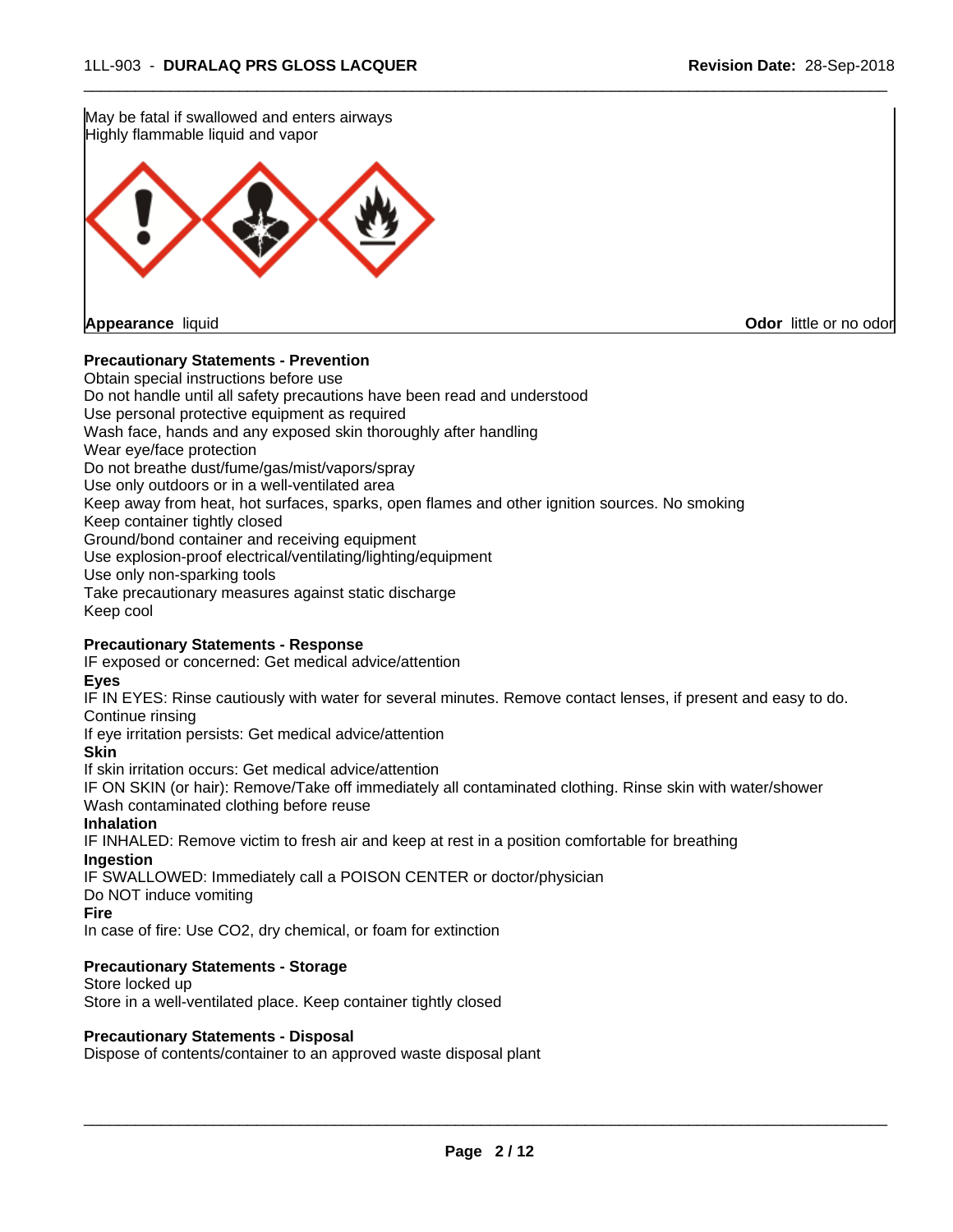#### **Hazards not otherwise classified (HNOC)**

Not applicable

## **Other information**

No information available

## **3. COMPOSITION INFORMATION ON COMPONENTS**

 $\overline{\phantom{a}}$  ,  $\overline{\phantom{a}}$  ,  $\overline{\phantom{a}}$  ,  $\overline{\phantom{a}}$  ,  $\overline{\phantom{a}}$  ,  $\overline{\phantom{a}}$  ,  $\overline{\phantom{a}}$  ,  $\overline{\phantom{a}}$  ,  $\overline{\phantom{a}}$  ,  $\overline{\phantom{a}}$  ,  $\overline{\phantom{a}}$  ,  $\overline{\phantom{a}}$  ,  $\overline{\phantom{a}}$  ,  $\overline{\phantom{a}}$  ,  $\overline{\phantom{a}}$  ,  $\overline{\phantom{a}}$ 

| <b>Chemical name</b> | <b>CAS No.</b> | Weight-% |
|----------------------|----------------|----------|
| Acetone              | 67-64-1        | 25       |
| n-Butyl acetate      | 123-86-4       | 25       |
| cellulose, nitrate   | 9004-70-0      | 10       |
| Toluene              | 108-88-3       | 10       |
| VM&P naphtha         | 64742-89-8     | 10       |
| Ethanol              | 64-17-5        | 10       |
| Isopropyl alcohol    | 67-63-0        |          |
| Dioctyl phthalate    | 117-81-7       |          |
| Isobutyl alcohol     | 78-83-1        | 5        |
| Octane               | 111-65-9       | 0.5      |
| Heptane              | 142-82-5       | 0.5      |

# **4. FIRST AID MEASURES**

#### **Description of first aid measures**

| <b>General Advice</b>                            | If symptoms persist, call a physician. Show this safety data sheet to the doctor in<br>attendance.                                                                                            |
|--------------------------------------------------|-----------------------------------------------------------------------------------------------------------------------------------------------------------------------------------------------|
| <b>Eye Contact</b>                               | Immediate medical attention is required. Immediately flush with plenty of water.<br>After initial flushing, remove any contact lenses and continue flushing for at least<br>15 minutes.       |
| <b>Skin Contact</b>                              | Wash off immediately with soap and plenty of water removing all contaminated<br>clothes and shoes. If skin irritation persists, call a physician.                                             |
| <b>Inhalation</b>                                | Move to fresh air. If symptoms persist, call a physician.<br>If not breathing, give artificial respiration. Call a physician immediately.                                                     |
| Ingestion                                        | Clean mouth with water and afterwards drink plenty of water. Do not induce<br>vomiting without medical advice. Never give anything by mouth to an unconscious<br>person. Consult a physician. |
| <b>Protection Of First-Aiders</b>                | Use personal protective equipment.                                                                                                                                                            |
| <b>Most Important</b><br><b>Symptoms/Effects</b> | No information available.                                                                                                                                                                     |
| <b>Notes To Physician</b>                        | Treat symptomatically.                                                                                                                                                                        |
|                                                  | 5. FIRE-FIGHTING MEASURES                                                                                                                                                                     |

**Flammable Properties Exercise Exercise Exercise 2 and Secure 1** Vapors may travel considerable distance to a source of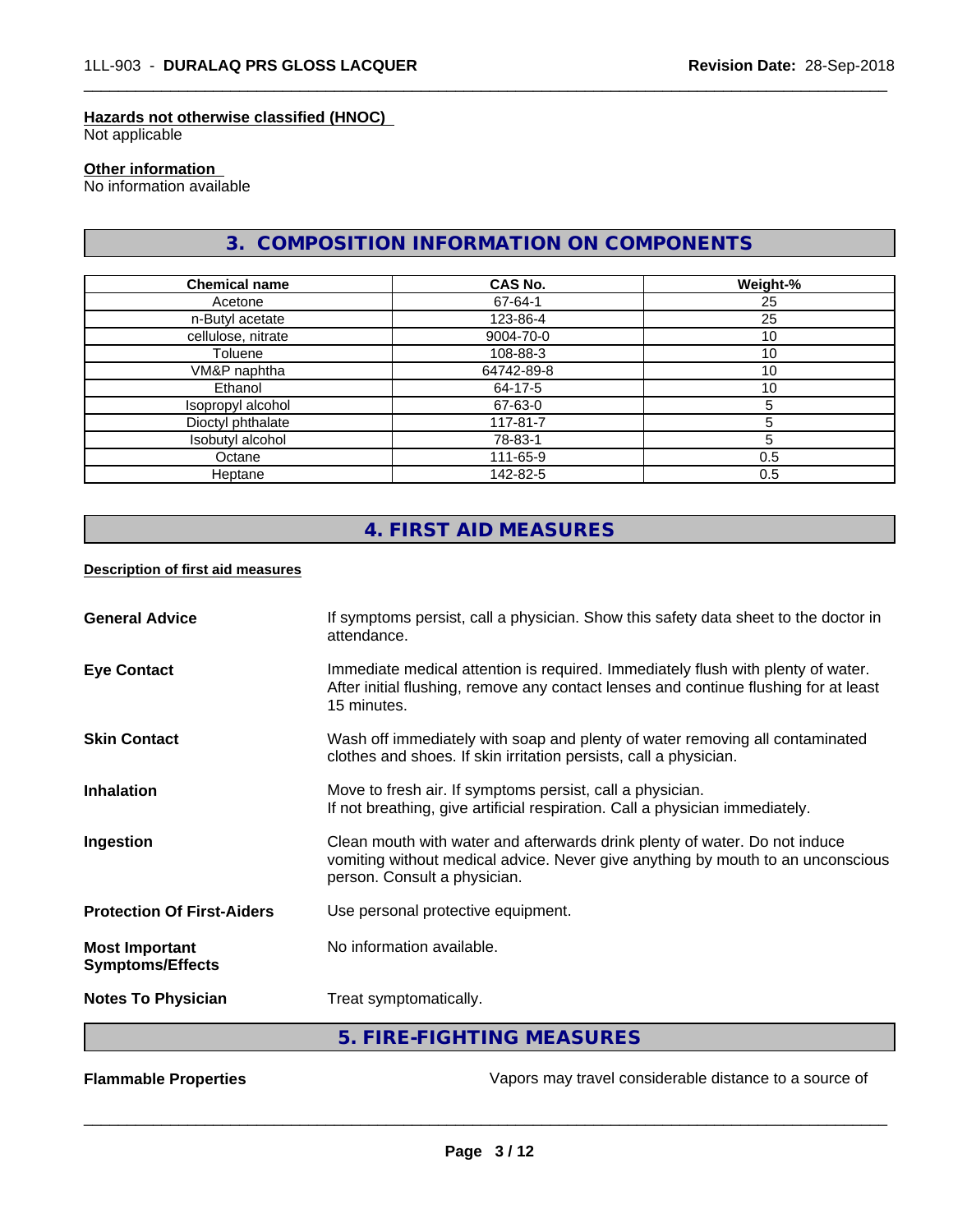|                                                                                     |                                                               |                                                                                                                                                                                                                                                                                                |                                | ignition and flash back. Vapors may cause flash fire.                                                           |  |
|-------------------------------------------------------------------------------------|---------------------------------------------------------------|------------------------------------------------------------------------------------------------------------------------------------------------------------------------------------------------------------------------------------------------------------------------------------------------|--------------------------------|-----------------------------------------------------------------------------------------------------------------|--|
|                                                                                     | <b>Suitable Extinguishing Media</b>                           |                                                                                                                                                                                                                                                                                                | surrounding environment.       | Foam, dry powder or water. Use extinguishing measures<br>that are appropriate to local circumstances and the    |  |
| <b>Firefighters</b>                                                                 | <b>Protective Equipment And Precautions For</b>               |                                                                                                                                                                                                                                                                                                | and full protective gear.      | As in any fire, wear self-contained breathing apparatus<br>pressure-demand, MSHA/NIOSH (approved or equivalent) |  |
| <b>Hazardous combustion products</b>                                                |                                                               | Burning may result in carbon dioxide, carbon monoxide<br>and other combustion products of varying composition<br>which may be toxic and/or irritating.                                                                                                                                         |                                |                                                                                                                 |  |
| <b>Specific Hazards Arising From The Chemical</b>                                   |                                                               | Flammable. Flash back possible over considerable<br>distance. Keep product and empty container away from<br>heat and sources of ignition. Closed containers may<br>rupture if exposed to fire or extreme heat. Thermal<br>decomposition can lead to release of irritating gases and<br>vapors. |                                |                                                                                                                 |  |
|                                                                                     | <b>Sensitivity To Mechanical Impact</b>                       |                                                                                                                                                                                                                                                                                                | No                             |                                                                                                                 |  |
|                                                                                     | <b>Sensitivity To Static Discharge</b>                        |                                                                                                                                                                                                                                                                                                | Yes                            |                                                                                                                 |  |
| <b>Flash Point Data</b><br><b>Method</b>                                            | Flash Point (°F)<br>Flash Point (°C)                          |                                                                                                                                                                                                                                                                                                | 10.0<br>$-12.2$<br><b>PMCC</b> |                                                                                                                 |  |
|                                                                                     | <b>Flammability Limits In Air</b>                             |                                                                                                                                                                                                                                                                                                |                                |                                                                                                                 |  |
|                                                                                     | Lower flammability limit:<br><b>Upper flammability limit:</b> |                                                                                                                                                                                                                                                                                                | Not available<br>Not available |                                                                                                                 |  |
| <b>NFPA</b>                                                                         | Health: 2                                                     | Flammability: 3                                                                                                                                                                                                                                                                                | Instability: 1                 | <b>Special: Not Applicable</b>                                                                                  |  |
| <b>NFPA Legend</b><br>0 - Not Hazardous<br>1 - Slightly<br>2 - Moderate<br>3 - High |                                                               |                                                                                                                                                                                                                                                                                                |                                |                                                                                                                 |  |

4 - Severe

*The ratings assigned are only suggested ratings, the contractor/employer has ultimate responsibilities for NFPA ratings where this system is used.*

*Additional information regarding the NFPA rating system is available from the National Fire Protection Agency (NFPA) at www.nfpa.org.*

# **6. ACCIDENTAL RELEASE MEASURES**

**Personal Precautions** Remove all sources of ignition. Take precautions to prevent flashback. Ground and bond all containers and handling equipment. Take precautionary measures against static discharges. Ensure adequate ventilation. Avoid contact with skin, eyes and clothing. Use personal protective equipment.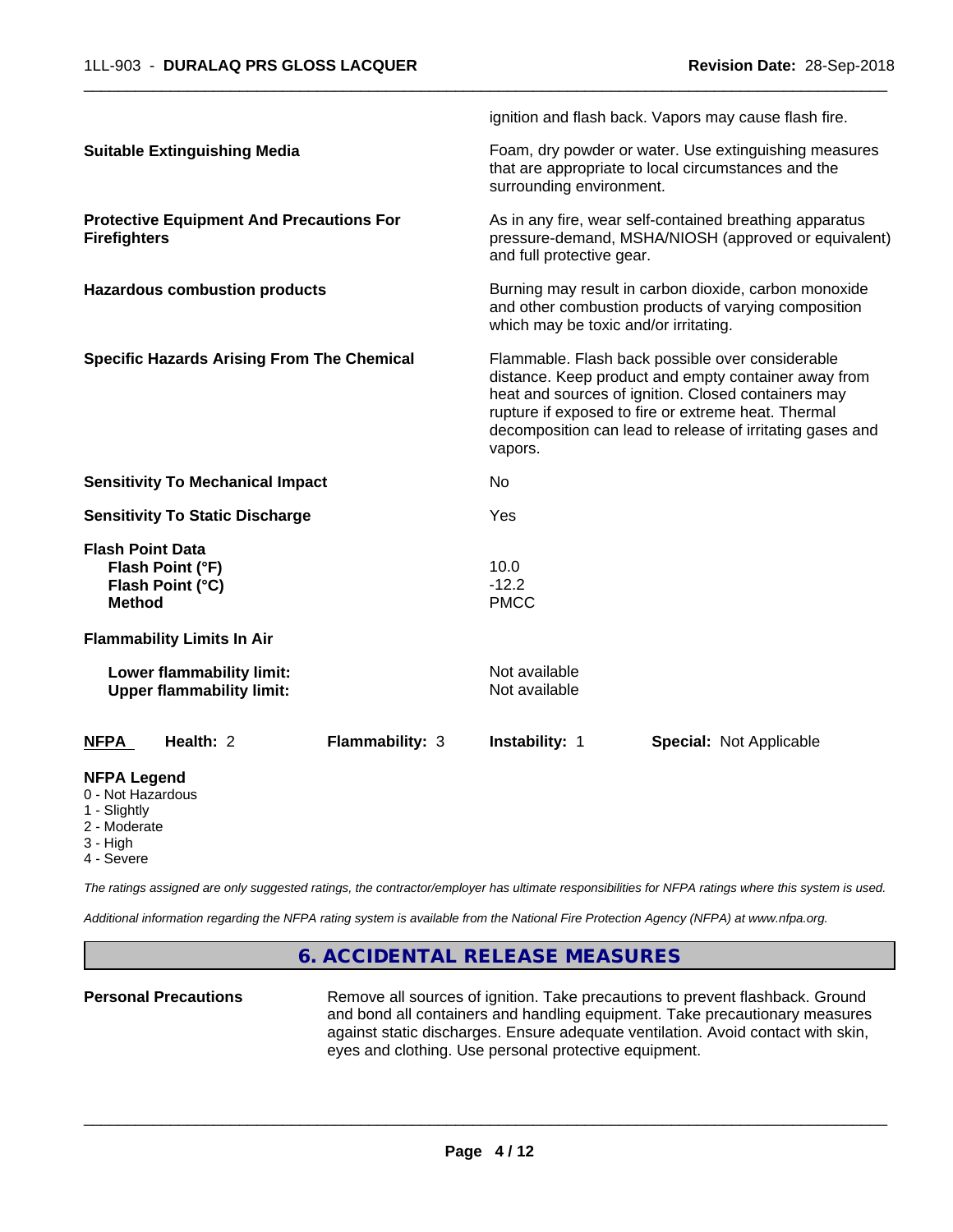| <b>Other Information</b>                                                                                                                                                                                                                        | Prevent further leakage or spillage if safe to do so. Do not allow material to<br>contaminate ground water system. Prevent product from entering drains. Do not<br>flush into surface water or sanitary sewer system. Local authorities should be<br>advised if significant spillages cannot be contained.                                                                                                                                     |
|-------------------------------------------------------------------------------------------------------------------------------------------------------------------------------------------------------------------------------------------------|------------------------------------------------------------------------------------------------------------------------------------------------------------------------------------------------------------------------------------------------------------------------------------------------------------------------------------------------------------------------------------------------------------------------------------------------|
| <b>Environmental precautions</b>                                                                                                                                                                                                                | See Section 12 for additional Ecological Information.                                                                                                                                                                                                                                                                                                                                                                                          |
| <b>Methods for Cleaning Up</b><br>Dam up. Soak up with inert absorbent material. Use a non-sparking or explosion<br>proof means to transfer material to a sealed, appropriate container for disposal.<br>Clean contaminated surface thoroughly. |                                                                                                                                                                                                                                                                                                                                                                                                                                                |
|                                                                                                                                                                                                                                                 | 7. HANDLING AND STORAGE                                                                                                                                                                                                                                                                                                                                                                                                                        |
| <b>Handling</b>                                                                                                                                                                                                                                 | Avoid contact with skin, eyes and clothing. Wear personal protective equipment.<br>Do not breathe vapors or spray mist. Use only in ventilated areas. Prevent vapor<br>build-up by providing adequate ventilation during and after use.                                                                                                                                                                                                        |
|                                                                                                                                                                                                                                                 | Take precautionary measures against static discharges. To avoid ignition of<br>vapors by static electricity discharge, all metal parts of the equipment must be<br>grounded. Keep away from heat, sparks and flame. Do not smoke. Extinguish all<br>flames and pilot lights, and turn off stoves, heaters, electric motors and other<br>sources of ignition during use and until all vapors are gone. Ignition and/or flash<br>back may occur. |
| <b>Storage</b>                                                                                                                                                                                                                                  | Keep containers tightly closed in a dry, cool and well-ventilated place. Keep away<br>from heat. Keep away from open flames, hot surfaces and sources of ignition.<br>Keep in properly labeled containers. Keep out of the reach of children.                                                                                                                                                                                                  |
| <b>Incompatible Materials</b>                                                                                                                                                                                                                   | Incompatible with strong acids and bases and strong oxidizing agents.                                                                                                                                                                                                                                                                                                                                                                          |
|                                                                                                                                                                                                                                                 | Technical measures/Precautions Ensure adequate ventilation. Use only where airflow will keep vapors from building<br>up in or near the work area in adjoining rooms. Comply with all national, state, and<br>local codes pertaining to the storage, handling, dispensing and disposal of<br>flammable liquids.                                                                                                                                 |
|                                                                                                                                                                                                                                                 | Dissipate static electricity during transfer by grounding and bonding containers<br>and equipment before transferring material. All equipment should be non-sparking<br>and explosion proof. Use explosion proof electrical equipment for ventilation,<br>lighting and material handling.                                                                                                                                                      |

# **8. EXPOSURE CONTROLS/PERSONAL PROTECTION**

## **Exposure Limits**

| <b>Chemical name</b> | <b>ACGIH TLV</b> | <b>OSHA PEL</b>              |
|----------------------|------------------|------------------------------|
| Acetone              | 250 ppm - TWA    | 1000 ppm - TWA               |
|                      | 500 ppm - STEL   | 2400 mg/m <sup>3</sup> - TWA |
| n-Butyl acetate      | 150 ppm - TWA    | 150 ppm - TWA                |
|                      | 200 ppm - STEL   | 710 mg/m <sup>3</sup> - TWA  |
| Toluene              | 20 ppm - TWA     | 200 ppm - TWA                |
|                      |                  | 300 ppm - Ceiling            |
| Ethanol              | 1000 ppm - STEL  | 1000 ppm - TWA               |
|                      |                  | 1900 mg/m <sup>3</sup> - TWA |
| Isopropyl alcohol    | 200 ppm - TWA    | 400 ppm - TWA                |
|                      | 400 ppm - STEL   | 980 mg/m <sup>3</sup> - TWA  |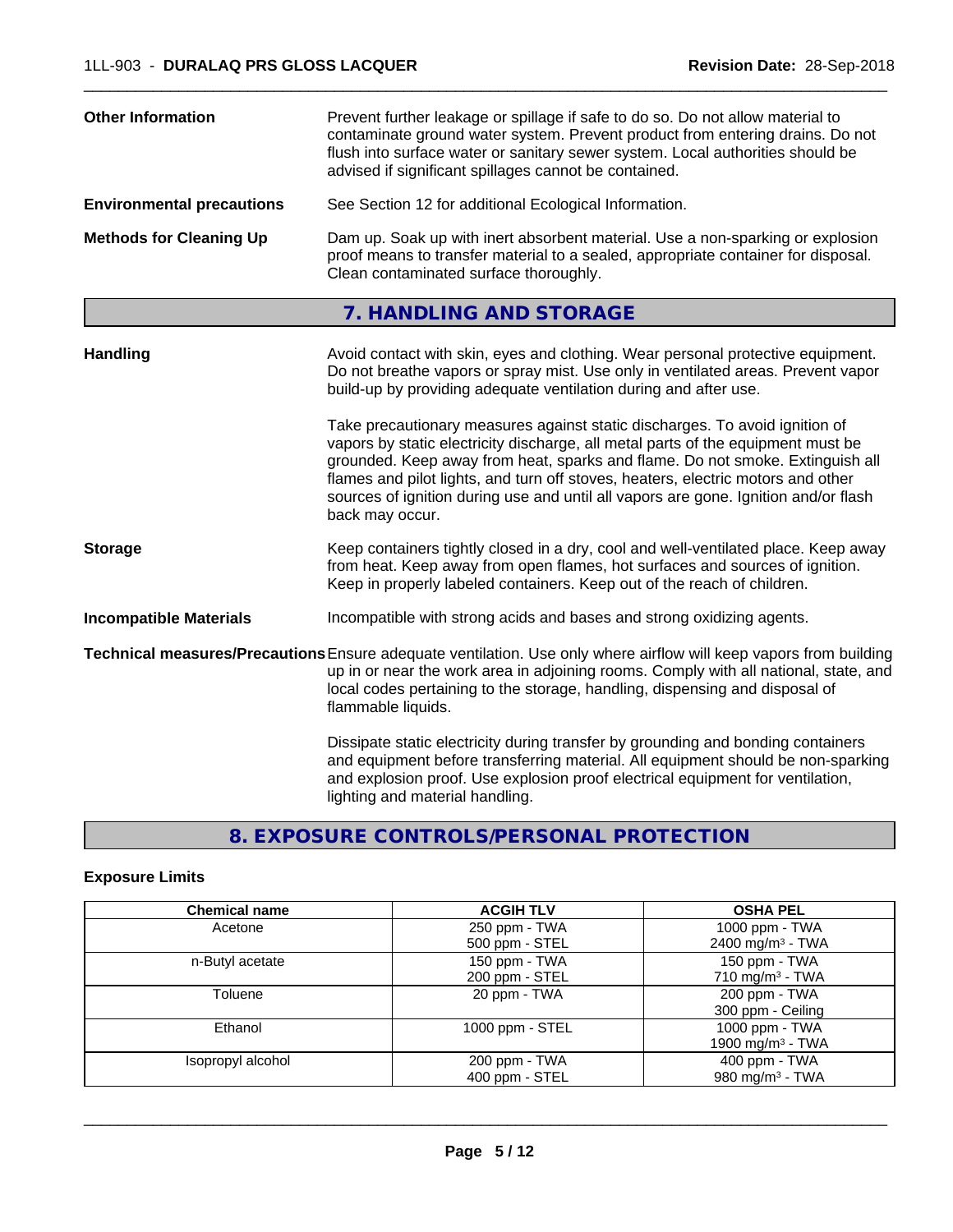## 1LL-903 - **DURALAQ PRS GLOSS LACQUER Revision Date:** 28-Sep-2018

| Dioctyl phthalate | $5 \text{ mg/m}^3$ - TWA | N/E                          |
|-------------------|--------------------------|------------------------------|
| Isobutyl alcohol  | 50 ppm - TWA             | 100 ppm - TWA                |
|                   |                          | 300 mg/m <sup>3</sup> - TWA  |
| Octane            | 300 ppm - TWA            | 500 ppm - TWA                |
|                   |                          | 2350 mg/m <sup>3</sup> - TWA |
| Heptane           | 400 ppm - TWA            | 500 ppm - TWA                |
|                   | 500 ppm - STEL           | $2000 \text{ mg/m}^3$ - TWA  |

 $\overline{\phantom{a}}$  ,  $\overline{\phantom{a}}$  ,  $\overline{\phantom{a}}$  ,  $\overline{\phantom{a}}$  ,  $\overline{\phantom{a}}$  ,  $\overline{\phantom{a}}$  ,  $\overline{\phantom{a}}$  ,  $\overline{\phantom{a}}$  ,  $\overline{\phantom{a}}$  ,  $\overline{\phantom{a}}$  ,  $\overline{\phantom{a}}$  ,  $\overline{\phantom{a}}$  ,  $\overline{\phantom{a}}$  ,  $\overline{\phantom{a}}$  ,  $\overline{\phantom{a}}$  ,  $\overline{\phantom{a}}$ 

**Legend**

#### **Appropriate engineering controls**

| <b>Engineering Measures</b>          | Ensure adequate ventilation, especially in confined areas.                                                                                                                                                                                                                                                                                                          |
|--------------------------------------|---------------------------------------------------------------------------------------------------------------------------------------------------------------------------------------------------------------------------------------------------------------------------------------------------------------------------------------------------------------------|
| <b>Personal Protective Equipment</b> |                                                                                                                                                                                                                                                                                                                                                                     |
| <b>Eye/Face Protection</b>           | Safety glasses with side-shields.                                                                                                                                                                                                                                                                                                                                   |
| <b>Skin Protection</b>               | Long sleeved clothing. Protective gloves.                                                                                                                                                                                                                                                                                                                           |
| <b>Respiratory Protection</b>        | Use only with adequate ventilation. In operations where exposure limits are<br>exceeded, use a NIOSH approved respirator that has been selected by a<br>technically qualified person for the specific work conditions. When spraying the<br>product or applying in confined areas, wear a NIOSH approved respirator<br>specified for paint spray or organic vapors. |
| <b>Hygiene Measures</b>              | Avoid contact with skin, eyes and clothing. Remove and wash contaminated<br>clothing before re-use. Wash thoroughly after handling.                                                                                                                                                                                                                                 |

# **9. PHYSICAL AND CHEMICAL PROPERTIES**

| liquid<br>Appearance<br>Odor<br><b>Odor Threshold</b><br>Density (Ibs/gal)<br><b>Specific Gravity</b><br>рH<br><b>Viscosity (cps)</b><br>Solubility(ies)<br><b>Water solubility</b><br><b>Evaporation Rate</b><br>Vapor pressure @20 °C (kPa)<br>Vapor density<br>Wt. % Solids<br>Vol. % Solids<br>Wt. % Volatiles<br>Vol. % Volatiles<br><b>VOC Regulatory Limit (g/L)</b><br><b>Boiling Point (°F)</b><br><b>Boiling Point (°C)</b><br><b>Freezing Point (°F)</b><br><b>Freezing Point (°C)</b><br>Flash Point (°F)<br>Flash Point (°C)<br><b>Method</b><br>Flammability (solid, gas) | little or no odor<br>No information available<br>$7.3 - 7.7$<br>$0.88 - 0.92$<br>No information available<br>No information available<br>No information available<br>No information available<br>No information available<br>No information available<br>No information available<br>$15 - 25$<br>$5 - 15$<br>$75 - 85$<br>$85 - 95$<br>< 775<br>132.0<br>58.0<br>No information available<br>No information available<br>10.0<br>$-12.2$<br><b>PMCC</b><br>Not applicable |
|-----------------------------------------------------------------------------------------------------------------------------------------------------------------------------------------------------------------------------------------------------------------------------------------------------------------------------------------------------------------------------------------------------------------------------------------------------------------------------------------------------------------------------------------------------------------------------------------|----------------------------------------------------------------------------------------------------------------------------------------------------------------------------------------------------------------------------------------------------------------------------------------------------------------------------------------------------------------------------------------------------------------------------------------------------------------------------|
|-----------------------------------------------------------------------------------------------------------------------------------------------------------------------------------------------------------------------------------------------------------------------------------------------------------------------------------------------------------------------------------------------------------------------------------------------------------------------------------------------------------------------------------------------------------------------------------------|----------------------------------------------------------------------------------------------------------------------------------------------------------------------------------------------------------------------------------------------------------------------------------------------------------------------------------------------------------------------------------------------------------------------------------------------------------------------------|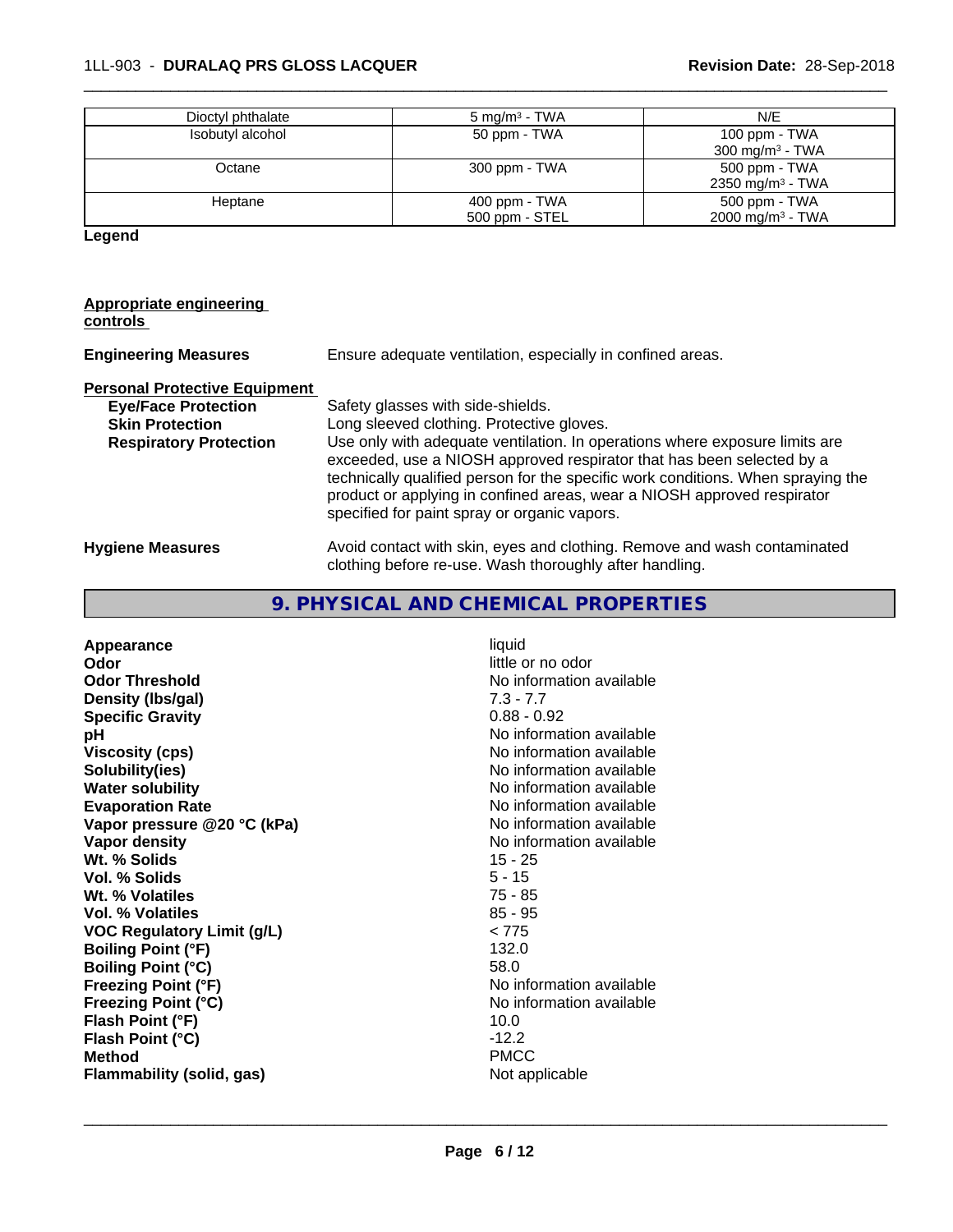**Upper flammability limit:**<br> **Lower flammability limit:**<br> **Lower flammability limit:**<br>
No information available **Lower flammability limit:**<br> **Autoignition Temperature (°F)**<br>
Mo information available<br>
No information available Autoignition **Temperature** (°F) <br>
Autoignition **Temperature** (°C) <br>
No information available Autoignition **Temperature** (°C) Mo information available<br>Decomposition **Temperature** (°F) No information available **Decomposition Temperature (°F)**<br> **Decomposition Temperature (°C)**<br>
No information available<br>
No information available **Decomposition Temperature (°C)**<br>Partition coefficient

**No information available** 

 $\overline{\phantom{a}}$  ,  $\overline{\phantom{a}}$  ,  $\overline{\phantom{a}}$  ,  $\overline{\phantom{a}}$  ,  $\overline{\phantom{a}}$  ,  $\overline{\phantom{a}}$  ,  $\overline{\phantom{a}}$  ,  $\overline{\phantom{a}}$  ,  $\overline{\phantom{a}}$  ,  $\overline{\phantom{a}}$  ,  $\overline{\phantom{a}}$  ,  $\overline{\phantom{a}}$  ,  $\overline{\phantom{a}}$  ,  $\overline{\phantom{a}}$  ,  $\overline{\phantom{a}}$  ,  $\overline{\phantom{a}}$ 

# **10. STABILITY AND REACTIVITY**

| <b>Reactivity</b>                         | No data available                                                                                                         |
|-------------------------------------------|---------------------------------------------------------------------------------------------------------------------------|
| <b>Chemical Stability</b>                 | Stable under normal conditions. Hazardous polymerisation<br>does not occur.                                               |
| <b>Conditions to avoid</b>                | Keep away from open flames, hot surfaces, static<br>electricity and sources of ignition. Sparks. Elevated<br>temperature. |
| <b>Incompatible Materials</b>             | Incompatible with strong acids and bases and strong<br>oxidizing agents.                                                  |
| <b>Hazardous Decomposition Products</b>   | Thermal decomposition can lead to release of irritating<br>gases and vapors.                                              |
| <b>Possibility of hazardous reactions</b> | None under normal conditions of use.                                                                                      |

**11. TOXICOLOGICAL INFORMATION**

| <b>Product Information</b>                      |                                                                                                                                                                                                                                                                                                                                                                                                                                                                     |  |
|-------------------------------------------------|---------------------------------------------------------------------------------------------------------------------------------------------------------------------------------------------------------------------------------------------------------------------------------------------------------------------------------------------------------------------------------------------------------------------------------------------------------------------|--|
| Information on likely routes of exposure        |                                                                                                                                                                                                                                                                                                                                                                                                                                                                     |  |
| <b>Principal Routes of Exposure</b>             | Eye contact, skin contact and inhalation.                                                                                                                                                                                                                                                                                                                                                                                                                           |  |
| <b>Acute Toxicity</b>                           |                                                                                                                                                                                                                                                                                                                                                                                                                                                                     |  |
| <b>Product Information</b>                      | Repeated or prolonged exposure to organic solvents may lead to permanent brain<br>and nervous system damage. Intentional misuse by deliberately concentrating and<br>inhaling vapors may be harmful or fatal.                                                                                                                                                                                                                                                       |  |
|                                                 | Symptoms related to the physical, chemical and toxicological characteristics                                                                                                                                                                                                                                                                                                                                                                                        |  |
| <b>Symptoms</b>                                 | No information available                                                                                                                                                                                                                                                                                                                                                                                                                                            |  |
|                                                 | Delayed and immediate effects as well as chronic effects from short and long-term exposure                                                                                                                                                                                                                                                                                                                                                                          |  |
| Eye contact<br><b>Skin contact</b><br>Ingestion | Severely irritating to eyes. May cause burns. Risk of serious damage to eyes.<br>May cause skin irritation and/or dermatitis. Prolonged skin contact may defat the<br>skin and produce dermatitis.<br>Harmful if swallowed. Ingestion may cause irritation to mucous membranes. Small<br>amounts of this product aspirated into the respiratory system during ingestion or<br>vomiting may cause mild to severe pulmonary injury, possibly progressing to<br>death. |  |
|                                                 |                                                                                                                                                                                                                                                                                                                                                                                                                                                                     |  |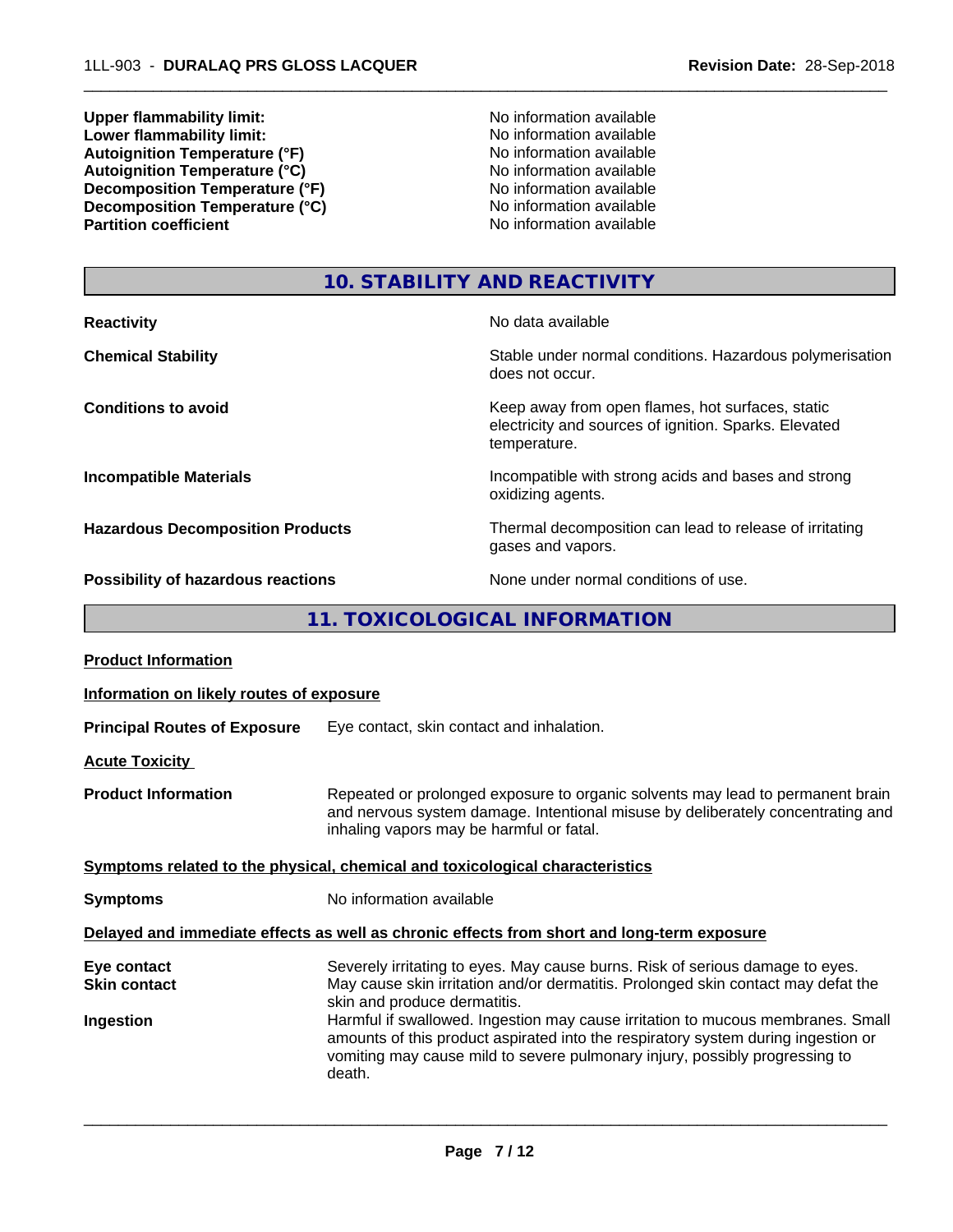| <b>Inhalation</b>               | Harmful by inhalation. High vapor / aerosol concentrations are irritating to the                                                           |
|---------------------------------|--------------------------------------------------------------------------------------------------------------------------------------------|
|                                 | eyes, nose, throat and lungs and may cause headaches, dizziness, drowsiness,<br>unconsciousness, and other central nervous system effects. |
|                                 |                                                                                                                                            |
| <b>Sensitization</b>            | No information available                                                                                                                   |
| <b>Neurological Effects</b>     | No information available.                                                                                                                  |
| <b>Mutagenic Effects</b>        | No information available.                                                                                                                  |
| <b>Reproductive Effects</b>     | May damage fertility or the unborn child.                                                                                                  |
| <b>Developmental Effects</b>    | No information available.                                                                                                                  |
| <b>Target organ effects</b>     | No information available.                                                                                                                  |
| <b>STOT - repeated exposure</b> | Causes damage to organs through prolonged or repeated exposure if inhaled.                                                                 |
|                                 | May cause disorder and damage to the. liver. kidney. spleen. blood. Central                                                                |
|                                 | nervous system.                                                                                                                            |
| <b>STOT - single exposure</b>   | May cause disorder and damage to the. Respiratory system. Central nervous                                                                  |
|                                 | system.                                                                                                                                    |
| Other adverse effects           | No information available.                                                                                                                  |
| <b>Aspiration Hazard</b>        | May be harmful if swallowed and enters airways. Small amounts of this product                                                              |
|                                 | aspirated into the respiratory system during ingestion or vomiting may cause mild                                                          |
|                                 | to severe pulmonary injury, possibly progressing to death.                                                                                 |
|                                 |                                                                                                                                            |

#### **Numerical measures of toxicity**

**The following values are calculated based on chapter 3.1 of the GHS document**

| <b>ATEmix (oral)</b>                 | 6354 mg/kg |
|--------------------------------------|------------|
| <b>ATEmix (dermal)</b>               | 6841 mg/kg |
| <b>ATEmix (inhalation-dust/mist)</b> | 140.1 mg/L |
| <b>ATEmix (inhalation-vapor)</b>     | 38 mg/L    |

#### **Acute Toxicity Component Information**

Acetone LD50 Oral: 5800 mg/kg (Rat) n-Butyl acetate LD50 Oral: 10768 mg/kg (Rat) LD50 Dermal: > 17600 mg/kg (Rabbit) LC50 Inhalation (Vapor): ppm (Rat, 4 hr.) Sensitization non-sensitizing (guinea pig) **Toluene** LD50 Oral: 636 mg/kg (Rat) LD50 Dermal: 14100 µL/kg (Rabbit) LC50 Inhalation (Vapor): 49000 mg/m<sup>3</sup> (Rat, 4 hr.) Ethanol LD50 Oral: mg/kg (Rat) LC50 Inhalation (Vapor): ppm (Rat, 10 hr.) Isopropyl alcohol LD50 Oral: mg/kg (Rat) LD50 Dermal: mg/kg (Rabbit) LC50 Inhalation (Vapor): ppm (Rat) Isobutyl alcohol LD50 Oral: 2460 mg/kg (Rat) LD50 Dermal: 3400 mg/kg (Rabbit) LC50 Inhalation (Vapor): 19200 mg/m<sup>3</sup> (Rat, 4 hr.) Heptane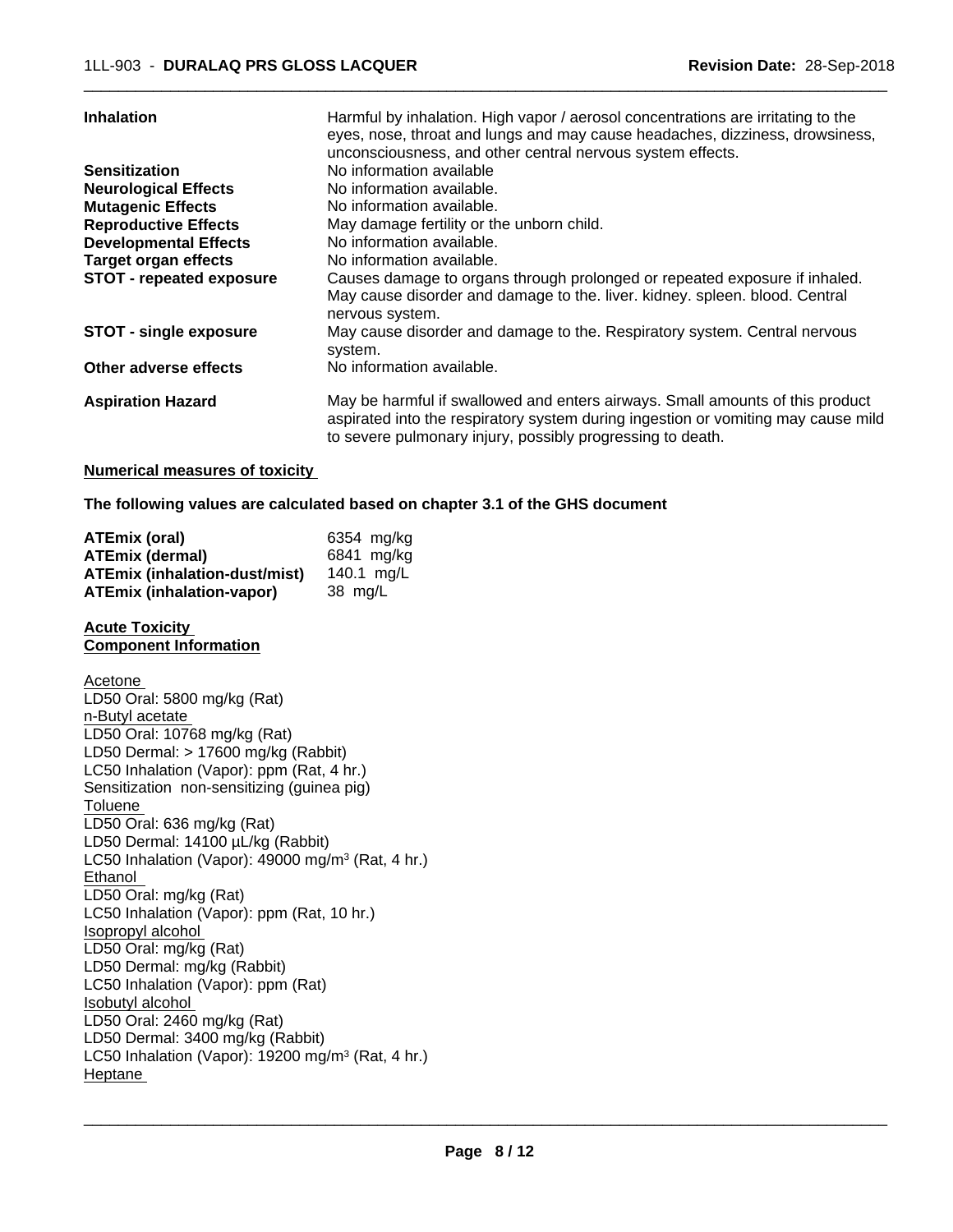LC50 Inhalation (Vapor): 103000 mg/m<sup>3</sup> (Rat, 4 hr.)

#### **Carcinogenicity**

*The information below indicateswhether each agency has listed any ingredient as a carcinogen:.*

| <b>Chemical name</b> | <b>IARC</b>         | <b>NTP</b>        | <b>OSHA</b> |
|----------------------|---------------------|-------------------|-------------|
|                      | 2B - Possible Human | Reasonably        | Listed      |
| Dioctyl phthalate    | Carcinogen          | Anticipated Human |             |
|                      |                     | Carcinoɑen        |             |

 $\overline{\phantom{a}}$  ,  $\overline{\phantom{a}}$  ,  $\overline{\phantom{a}}$  ,  $\overline{\phantom{a}}$  ,  $\overline{\phantom{a}}$  ,  $\overline{\phantom{a}}$  ,  $\overline{\phantom{a}}$  ,  $\overline{\phantom{a}}$  ,  $\overline{\phantom{a}}$  ,  $\overline{\phantom{a}}$  ,  $\overline{\phantom{a}}$  ,  $\overline{\phantom{a}}$  ,  $\overline{\phantom{a}}$  ,  $\overline{\phantom{a}}$  ,  $\overline{\phantom{a}}$  ,  $\overline{\phantom{a}}$ 

#### **Legend**

IARC - International Agency for Research on Cancer NTP - National Toxicity Program OSHA - Occupational Safety & Health Administration

**12. ECOLOGICAL INFORMATION**

## **Ecotoxicity Effects**

The environmental impact of this product has not been fully investigated.

#### **Product Information**

#### **Acute Toxicity to Fish**

No information available

#### **Acute Toxicity to Aquatic Invertebrates**

No information available

#### **Acute Toxicity to Aquatic Plants**

No information available

#### **Persistence / Degradability**

No information available.

#### **Bioaccumulation**

There is no data for this product.

#### **Mobility in Environmental Media**

No information available.

### **Ozone**

Not applicable

### **Component Information**

#### **Acute Toxicity to Fish**

No information available Acetone LC50: 8300 (Bluegill - 96 hr.) mg/L n-Butyl acetate LC50: 18 mg/L (Fathead Minnow - 96 hr.)

#### **Acute Toxicity to Aquatic Invertebrates**

No information available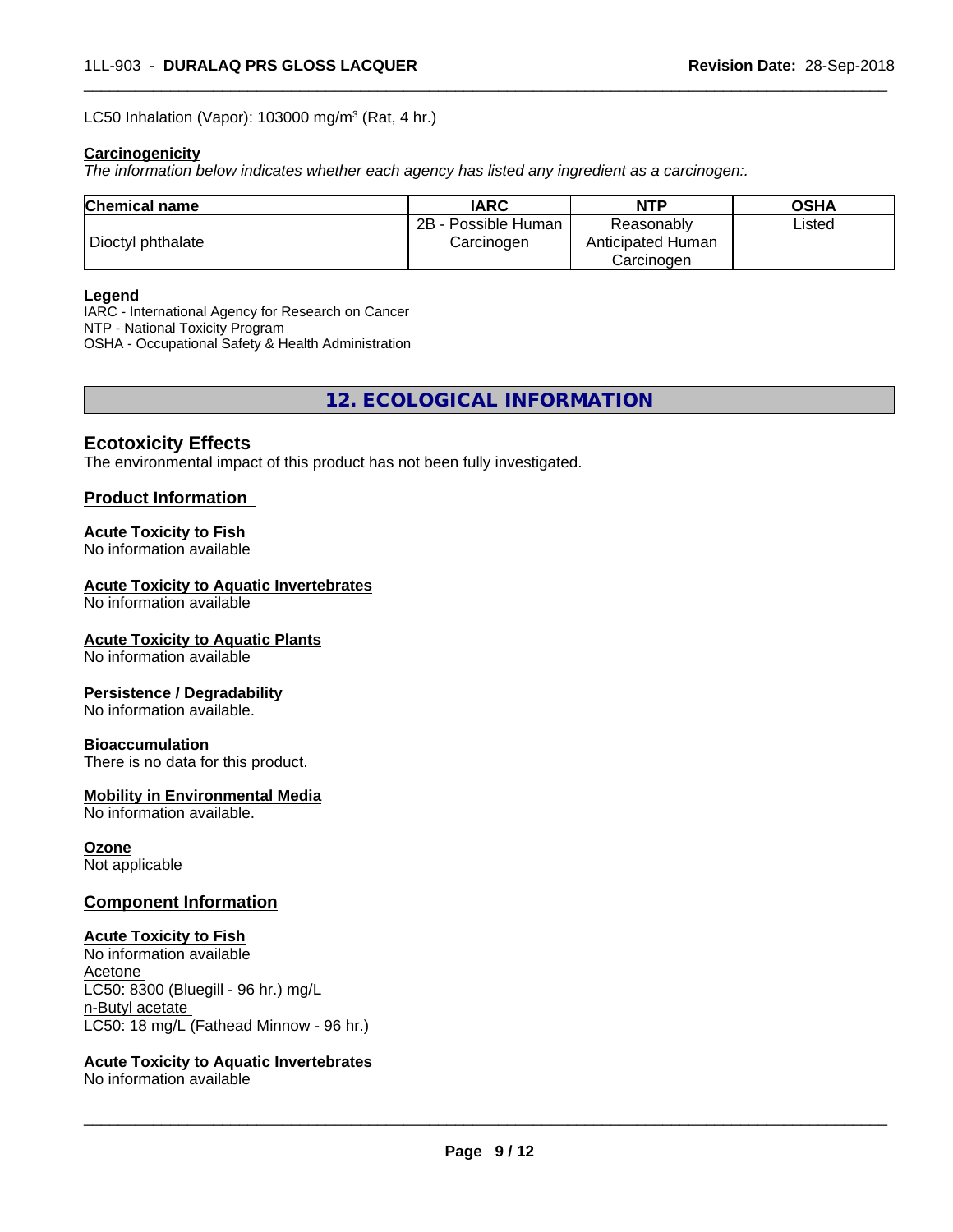| EC50: 12600 mg/L (Daphnia magna - 48 hr.)<br>n-Butyl acetate<br>EC50: 72.8 mg/L (Daphnia magna - 48 hr.)                 |                                                                                                                                                                                                                           |
|--------------------------------------------------------------------------------------------------------------------------|---------------------------------------------------------------------------------------------------------------------------------------------------------------------------------------------------------------------------|
| <b>Acute Toxicity to Aquatic Plants</b><br>No information available<br>n-Butyl acetate                                   | EC50: 674.7 mg/L (Green algae (Scenedesmus subspicatus), 72 hrs.)                                                                                                                                                         |
|                                                                                                                          | 13. DISPOSAL CONSIDERATIONS                                                                                                                                                                                               |
| <b>Waste Disposal Method</b>                                                                                             | Dispose of in accordance with federal, state, and local regulations. Local<br>requirements may vary, consult your sanitation department or state-designated<br>environmental protection agency for more disposal options. |
| <b>Empty Container Warning</b>                                                                                           | Emptied containers may retain product residue. Follow label warnings even after<br>container is emptied. Residual vapors may explode on ignition.                                                                         |
|                                                                                                                          | <b>14. TRANSPORT INFORMATION</b>                                                                                                                                                                                          |
| <b>DOT</b><br><b>Proper Shipping Name</b><br><b>Hazard class</b><br>UN-No.<br><b>Packing Group</b><br><b>Description</b> | <b>PAINT</b><br>3<br><b>UN1263</b><br>Ш<br>UN1263, PAINT, 3, II                                                                                                                                                           |
| <b>ICAO / IATA</b>                                                                                                       | Contact the preparer for further information.                                                                                                                                                                             |
| <b>IMDG / IMO</b>                                                                                                        | Contact the preparer for further information.                                                                                                                                                                             |

## **15. REGULATORY INFORMATION**

# **International Inventories**

| <b>TSCA: United States</b> | Yes - All components are listed or exempt. |
|----------------------------|--------------------------------------------|
| <b>DSL: Canada</b>         | Yes - All components are listed or exempt. |

## **Federal Regulations**

| SARA 311/312 hazardous categorization |     |  |
|---------------------------------------|-----|--|
| Acute health hazard                   | Yes |  |
| Chronic Health Hazard                 | Yes |  |
| Fire hazard                           | Yes |  |
| Sudden release of pressure hazard     | No. |  |

Reactive Hazard No

#### **SARA 313**

Section 313 of Title III of the Superfund Amendments and Reauthorization Act of 1986 (SARA). This product contains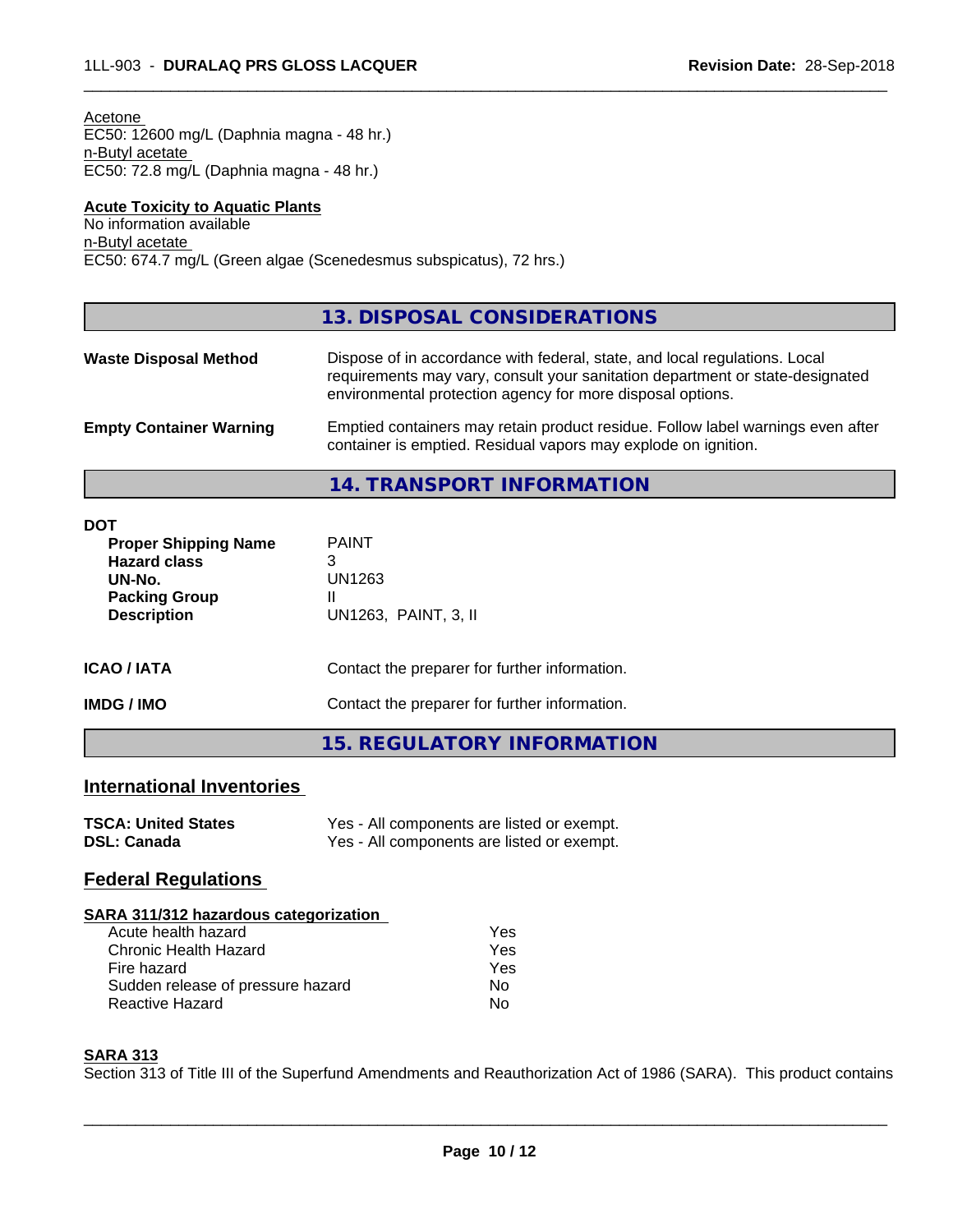a chemical or chemicals which are subject to the reporting requirements of the Act and Title 40 of the Code of Federal Regulations, Part 372:

| <b>Chemical name</b> | CAS No.  | Weight-% | <b>CERCLA/SARA 313</b><br>(de minimis concentration) |
|----------------------|----------|----------|------------------------------------------------------|
| Toluene              | 108-88-3 | 10       |                                                      |
| Isopropyl alcohol    | 67-63-0  | 5        | l .O                                                 |
| Dioctyl phthalate    | 117-81-7 | ∽        |                                                      |

 $\overline{\phantom{a}}$  ,  $\overline{\phantom{a}}$  ,  $\overline{\phantom{a}}$  ,  $\overline{\phantom{a}}$  ,  $\overline{\phantom{a}}$  ,  $\overline{\phantom{a}}$  ,  $\overline{\phantom{a}}$  ,  $\overline{\phantom{a}}$  ,  $\overline{\phantom{a}}$  ,  $\overline{\phantom{a}}$  ,  $\overline{\phantom{a}}$  ,  $\overline{\phantom{a}}$  ,  $\overline{\phantom{a}}$  ,  $\overline{\phantom{a}}$  ,  $\overline{\phantom{a}}$  ,  $\overline{\phantom{a}}$ 

# **Clean Air Act,Section 112 Hazardous Air Pollutants (HAPs) (see 40 CFR 61)**

This product contains the following HAPs:

| <b>Chemical name</b> | CAS No.  | Weight-% | <b>Hazardous Air Pollutant</b> |
|----------------------|----------|----------|--------------------------------|
|                      |          |          | (HAP)                          |
| Toluene              | 108-88-3 | 10       | ∟isted                         |
| Dioctyl phthalate    | 117-81-7 |          | ∟isted                         |

## **US State Regulations**

### **California Proposition 65**

**AVIMARNING:** Cancer and Reproductive Harm– www.P65warnings.ca.gov

#### **State Right-to-Know**

| <b>Chemical name</b> | <b>Massachusetts</b> | <b>New Jersey</b> | Pennsylvania |
|----------------------|----------------------|-------------------|--------------|
| Acetone              |                      |                   |              |
| n-Butyl acetate      |                      |                   |              |
| cellulose, nitrate   |                      |                   |              |
| Toluene              |                      |                   |              |
| Ethanol              |                      |                   |              |
| Isopropyl alcohol    |                      |                   |              |
| Dioctyl phthalate    |                      |                   |              |
| Isobutyl alcohol     |                      |                   |              |

#### **Legend**

X - Listed

**16. OTHER INFORMATION**

**HMIS** - **Health:** 2\* **Flammability:** 3 **Reactivity:** 1 **PPE:** -

 $\overline{\phantom{a}}$  ,  $\overline{\phantom{a}}$  ,  $\overline{\phantom{a}}$  ,  $\overline{\phantom{a}}$  ,  $\overline{\phantom{a}}$  ,  $\overline{\phantom{a}}$  ,  $\overline{\phantom{a}}$  ,  $\overline{\phantom{a}}$  ,  $\overline{\phantom{a}}$  ,  $\overline{\phantom{a}}$  ,  $\overline{\phantom{a}}$  ,  $\overline{\phantom{a}}$  ,  $\overline{\phantom{a}}$  ,  $\overline{\phantom{a}}$  ,  $\overline{\phantom{a}}$  ,  $\overline{\phantom{a}}$ 

## **HMIS Legend**

- 0 Minimal Hazard
- 1 Slight Hazard
- 2 Moderate Hazard
- 3 Serious Hazard
- 4 Severe Hazard
- \* Chronic Hazard

X - Consult your supervisor or S.O.P. for "Special" handling instructions.

*Note: The PPE rating has intentionally been left blank. Choose appropriate PPE that will protect employees from the hazards the material will present under the actual normal conditions of use.*